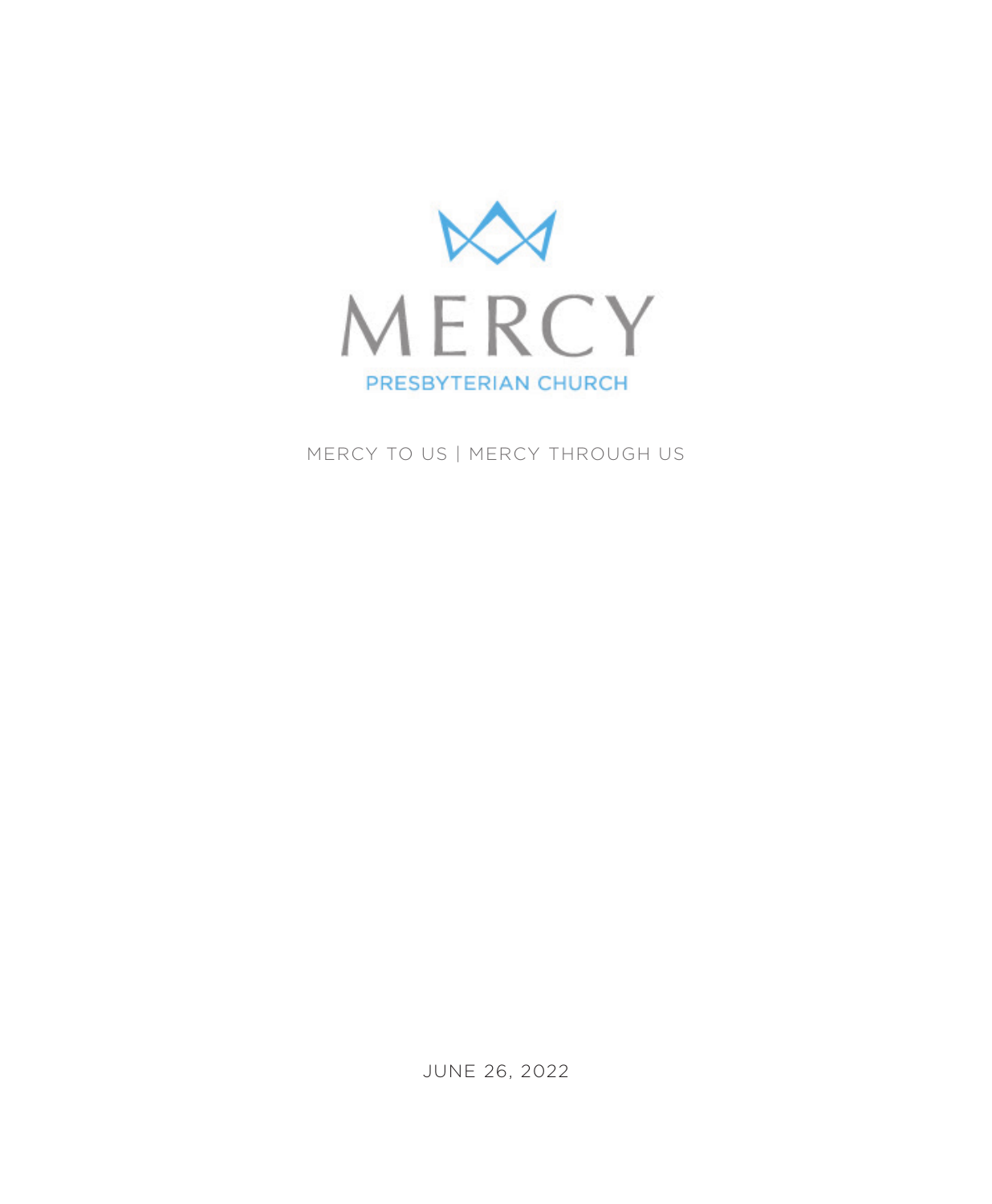### *Welcome to Mercy Presbyterian Church*

Thank you for joining us in worship today. If you are visiting with us, we are delighted that you have chosen to be with us and our desire is to be a blessing to you. Our prayer is that God will transform our lives and enable us to live for His glory and the good of the world. We would love to get to know you better and answer any questions you may have. Please share your information with us by emailing us at church@mercydallas.com.

### *Our Worship*

You will notice that we follow a thoughtful and connected rhythm in our worship, called liturgy. The order of our worship reflects the work of the gospel in our hearts. In worship, we come together to tell the story of the gospel by the structure of our worship, the content of our worship, and the way that we worship.

### *Parents of Young Children*

We believe the church is for all people, young and old, and want Mercy to be a church where children are seen, heard, and loved. We invite you to involve your children in our service, help them understand what is going on, sing the songs with you, and participate in worship. Children learn how to worship by imitating you. We say and sing parts of our worship service every week in order to help our young children to participate. Children's bulletins with coloring activities are available by the door to the sanctuary. Nursery is also available for babies and toddlers.

## *Overview of I Corinthians*

Do you ever feel like there are so many diverging opinions in the church that it seems impossible to enjoy real unity? Sometimes people suggest this is a new problem - that pluralistic cultures rubbing against one another with different values are a product of postmodernity. That is not the case.

Corinth was a bustling city in 50 AD, about the time that Paul came as an apostle of Jesus Christ. It was a relatively new city - exploding with growth due to trade and cultural capital. One commentator likens Corinth to San Francisco during the gold rush. The city was composed of people from all over the Mediterranean world, which meant that the church was composed of people with very different views and opinions.

The church in Corinth became confused about how to handle a number of difficult cultural issues, and they ran into trouble when they allowed cultural values to shape their practice of Christianity. The church in Corinth wrote to Paul asking for clarity, and 1 Corinthians is Paul's response to their questions and struggles.

In his response, Paul returns again and again to the centrality of the cross, which is a demonstration of God's wisdom. "Let no one deceive himself. If anyone among you thinks that he is wise in this age, let him become a fool that he may become wise. For the wisdom of this world is folly with God." (3:18-19a). Paul calls the Corinthians, and therefore Mercy, to return to the cross in order to understand true wisdom. Together, we will pursue becoming fools in relation to the wisdom of this world so that we might know God's wisdom.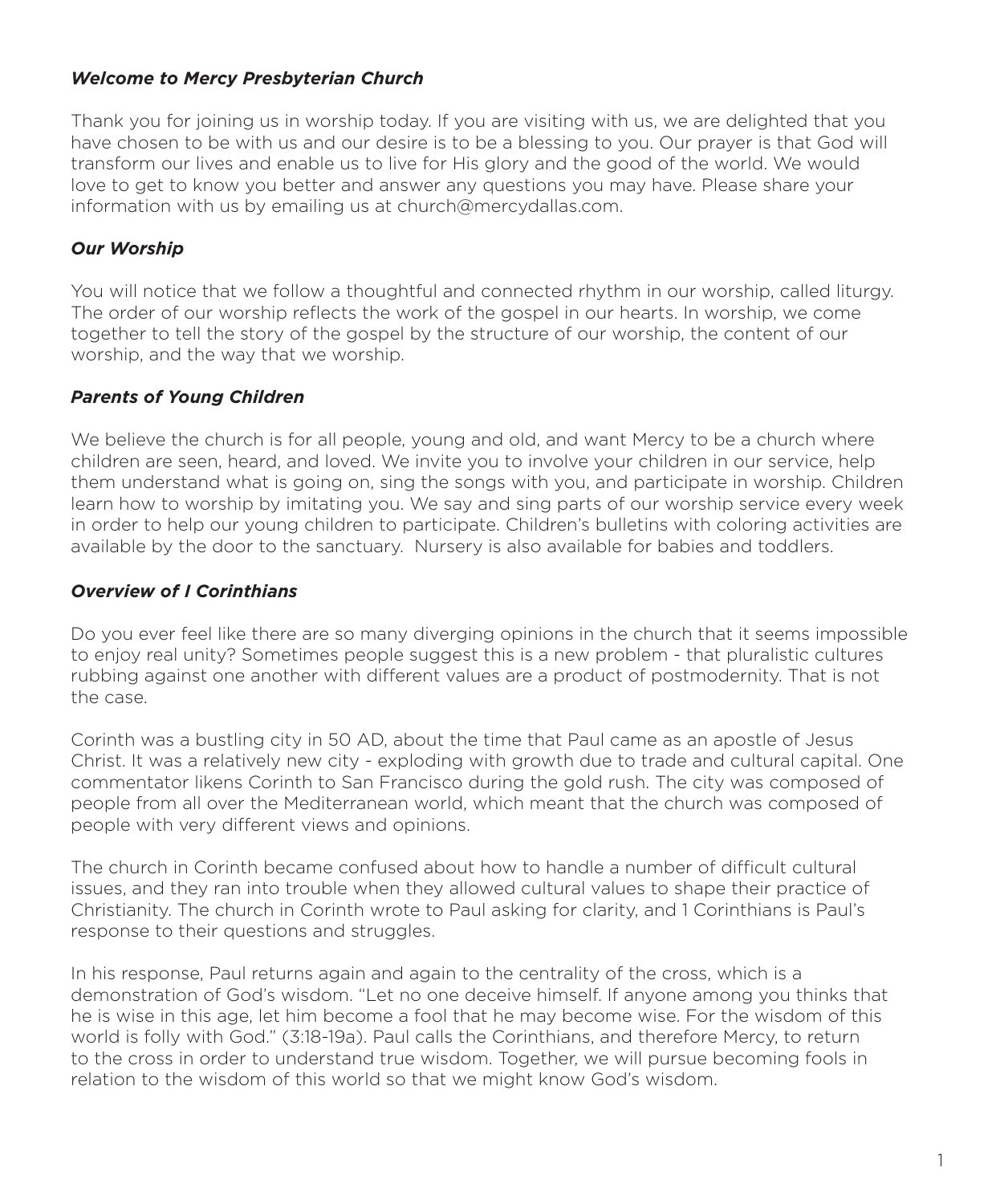

ORDER OF WORSHIP The Lord's Day | June 26, 2022

## REFLECTION

*"When all is said and done, the life of faith is nothing if not an unending struggle of the spirit with every available weapon against the flesh."* 

*- Dietrich Bonhoeffer*

*"People to whom sin is just a matter of words, to them salvation is just words too." - William Faulkner*

INVOCATION | *We pray for God's presence, power and blessing in worship*

CALL TO WORSHIP | *God invites us into His presence to worship Him* 

*Psalm 117*

Praise the Lord, all nations!

# Extol him, all peoples!

For great is his steadfast love toward us,

# And the faithfulness of the Lord endures forever. Praise the Lord!

## HYMN OF ADORATION | *We sing praises to God*

*Come, Thou Almighty King Written by Anonymous* | *Music by Felice de Giardini* | *Public Domain*

Come, thou almighty King, Help us thy name to sing; Help us to praise. Father all-glorious, O'er all victorious, Come and reign over us, Ancient of Days.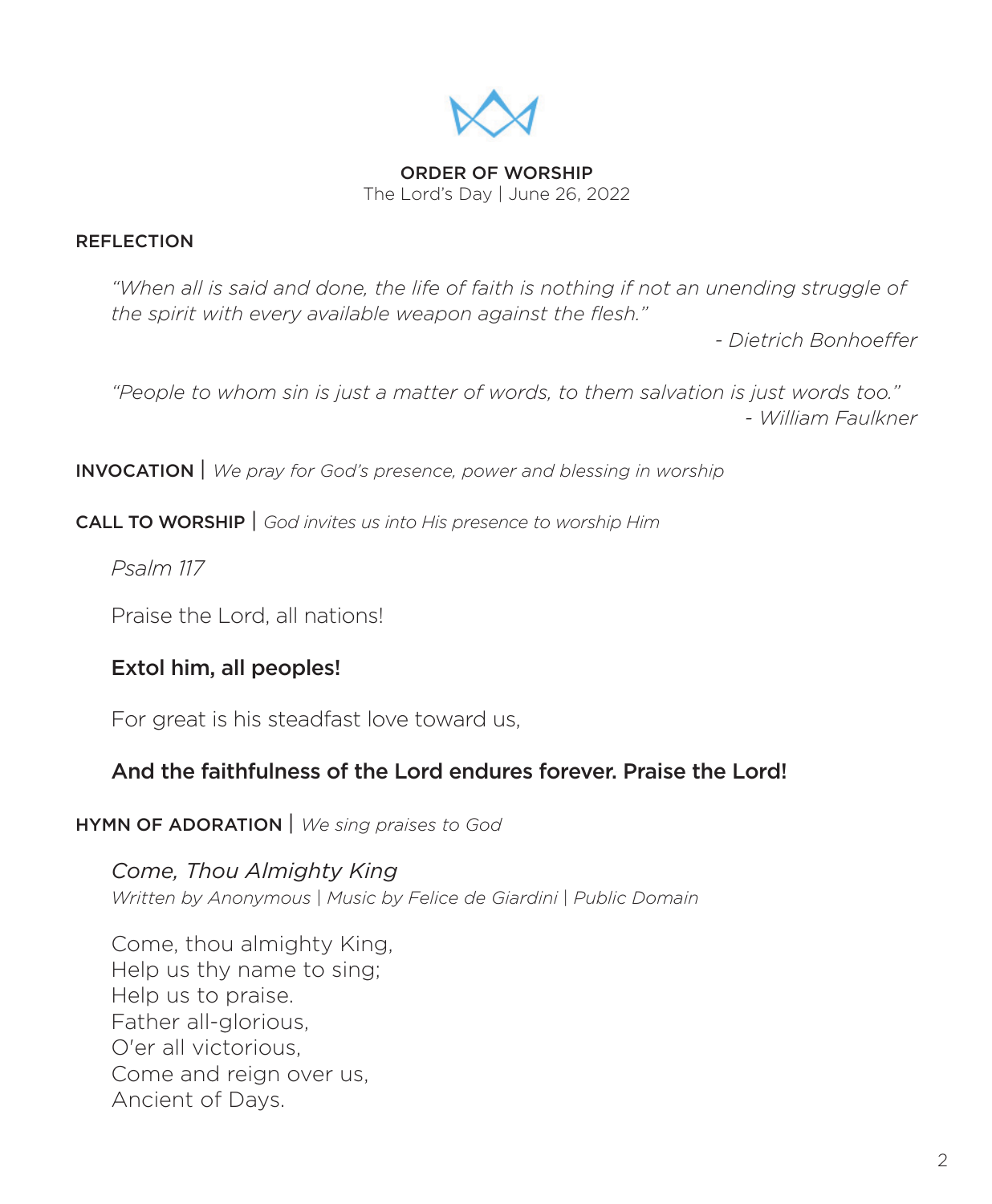Come, thou incarnate Word, Gird on thy mighty sword; Our prayer attend. Come and thy people bless, And give thy Word success, And let thy righteousness On us descend.

Come, holy Comforter, Thy sacred witness bear In this glad hour! Thou, who almighty art, Now rule in ev'ry heart, And ne'er from us depart, Spirit of pow'r.

To thee, great One in Three, Eternal praises be Hence evermore! Thy sov'reign majesty May we in glory see, And to eternity Love and adore.

DOXOLOGY | *(Glory Words) We praise the Triune God*

Praise God from whom all blessings flow; Praise him, all creatures here below; Praise him above, ye heav'nly host; Praise Father, Son, and Holy Ghost. Amen.

CORPORATE PRAYER OF CONFESSION | *We acknowledge our sin and ask for God's grace*

Holy God, Father most gracious! Rebuke us not in your anger, nor chasten us in your wrath! Heal us from our sin, for we are troubled. Deliver us for the sake of your steadfast love. Our sins trouble us, O God. We are troubled by how they have hurt others. We are troubled by how they have hurt us. Your ways are right, O righteous God! And whenever we have refused to follow them we have found out how right they are. Have mercy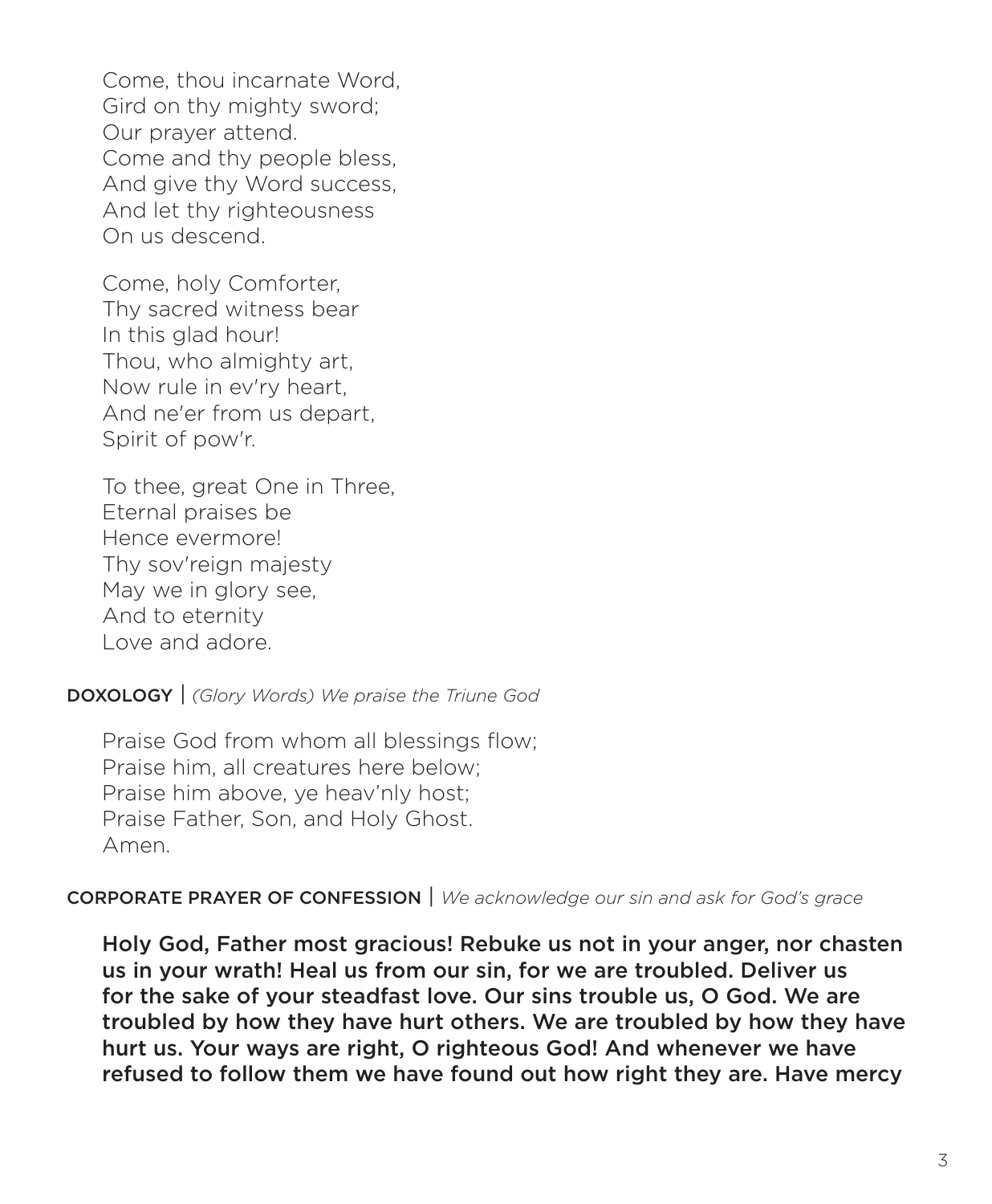on us, O God. Holy God, God and Father of our Lord Jesus Christ, have mercy on us for the sake of your Son, who died to free us from our sins. To you be honor and glory! Amen.

## SILENT CONFESSION

## ASSURANCE OF PARDONING GRACE | *God forgives our sins and gives us grace*

*Hebrews 8:10, 12*

*For this is the covenant that I will make with the house of Israel after those*  days, declares the Lord: I will put my laws into their minds, and write them on *their hearts, and I will be their God, and they shall be my people. For I will be merciful toward their iniquities, and I will remember their sins no more.*

## BAPTISM

*Staley Claire Stanford Nokes Silas Alton Nokes Wilder Allen Nokes Archer William Nokes Tate Stanford Nokes Beckett Levi Nokes*

### Parental Vows

1. Do you acknowledge your children's need of the cleansing blood of Jesus Christ, and the renewing grace of the Holy Spirit?

2. Do you claim God's covenant promises on their behalf, and do you look in faith to the Lord Jesus Christ for their salvation, as you do for your own?

3. Do you now unreservedly dedicate your children to God, and promise, in humble reliance upon divine grace, that you will endeavor to set before them a godly example, that you will pray with and for them, that you will teach them the doctrines of our holy religion, and that you will strive, by all the means of God's appointment, to bring them up in the nurture and admonition of the Lord?

## Congregational Vow

Do you as a congregation undertake the responsibility of assisting these parents in the Christian nurture of these children?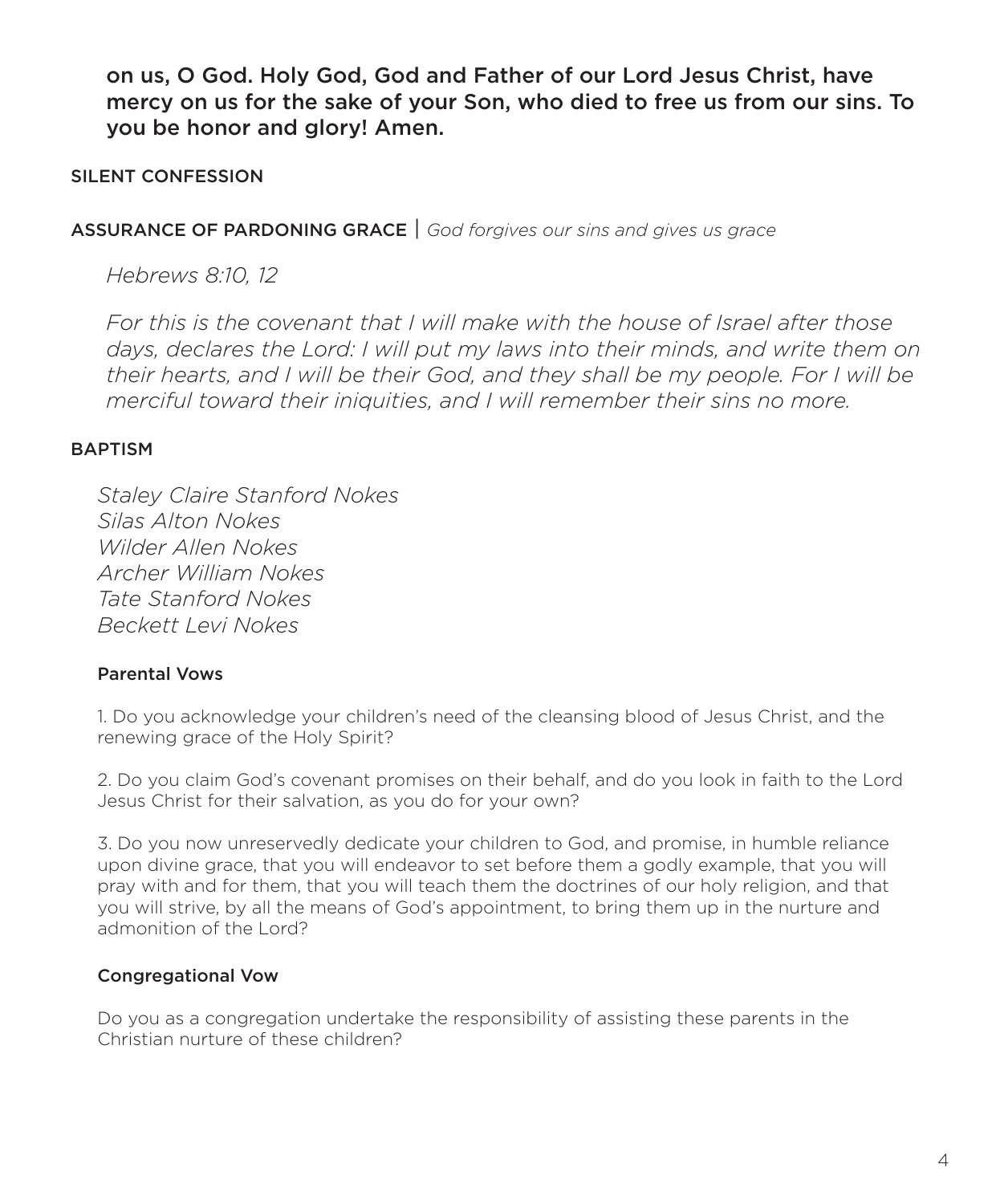# HYMN OF GRACE | *We celebrate God's gift of grace*

*'Tis So Sweet to Trust in Jesus*

*Words by Louisa Stead* | *Music by William Kirkpatrick* | *Public Domain*

'Tis so sweet to trust in Jesus, just to take Him at His word; Just to rest upon His promise, just to know "Thus saith the Lord!" Jesus, Jesus, how I trust Him! How I've proved Him o'er and o'er Jesus, Jesus, precious Jesus! O for grace to trust Him more!

O how sweet to trust in Jesus, just to trust His cleansing blood; Just in simple faith to plunge me, 'neath the healing, cleansing flood! Jesus, Jesus, how I trust Him! How I've proved Him o'er and o'er! Jesus, Jesus, precious Jesus! O for grace to trust Him more!

Yes 'tis sweet to trust in Jesus, just from sin and self to cease; Just from Jesus simply taking life and rest, and joy and peace. Jesus, Jesus, how I trust Him! How I've proved Him o'er and o'er Jesus, Jesus, precious Jesus! O for grace to trust Him more!

I'm so glad I learned to trust Thee, precious Jesus, Savior, friend; And I know that Thou art with me, wilt be with me to the end. Jesus, Jesus, how I trust Him! How I've proved Him o'er and o'er Jesus, Jesus, precious Jesus! O for grace to trust Him more!

## CONFESSION OF FAITH | *We confess what we believe*

*The Heidelberg Catechism* | *Q38 & 39*

Why did he suffer "under Pontius Pilate" as judge?

# So that he, though innocent, might be condemned by an earthly judge, and so free us from the severe judgment of God that was to fall on us.

Is it significant that he was "crucified" instead of dying some other way?

Yes. By this I am convinced that he shouldered the curse which lay on me, since death by crucifixion was cursed by God.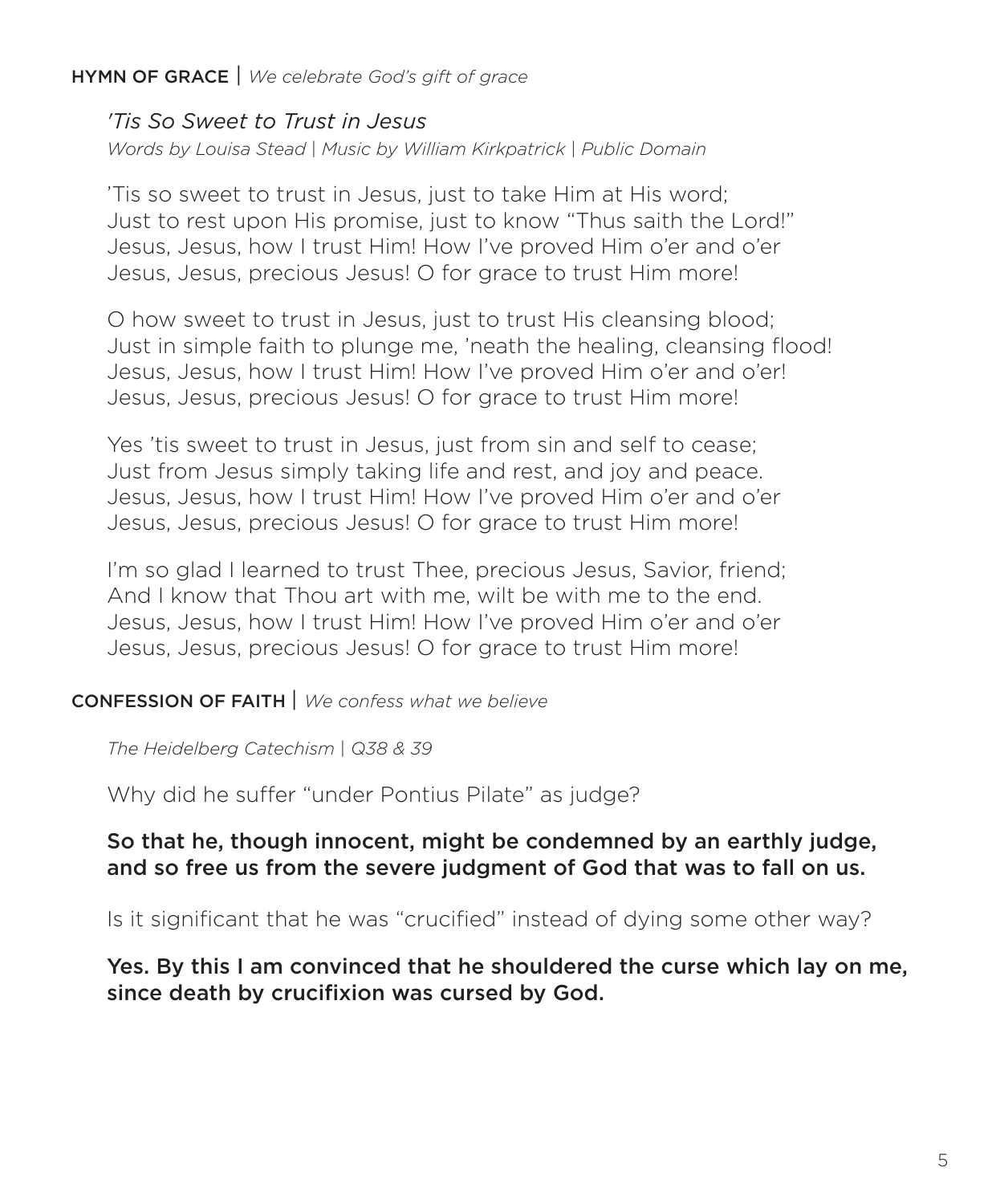PASTORAL PRAYER AND LORD'S PRAYER | *We lift up our requests to God*

Our Father, who art in heaven, hallowed be Thy name. Thy kingdom come, Thy will be done on earth, as it is in heaven. Give us this day our daily bread, and forgive us our debts, as we forgive our debtors. And lead us not into temptation, but deliver us from evil. For Thine is the kingdom, and the power, and the glory forever. Amen.

HYMN OF PREPARATION | *We prepare our hearts to hear God's Word* 

*Just As I Am Without One Plea Words by Charlotte Elliott* | *Music by William B. Bradbury* | *Public Domain*

Just as I am, without one plea, But that thy blood was shed for me, And that thou bidd'st me come to thee, O Lamb of God, I come, I come.

Just as I am, and waiting not to Rid my soul of one dark blot, To thee, whose blood can cleanse each spot, O Lamb of God, I come, I come.

Just as I am, though tossed about With many a conflict, many a doubt, Fightings and fears within, without, O Lamb of God, I come, I come.

Just as I am, thou wilt receive, Wilt welcome, pardon, cleanse, relieve; Because thy promise I believe, O Lamb of God, I come, I come.

## CHILDREN'S SERMON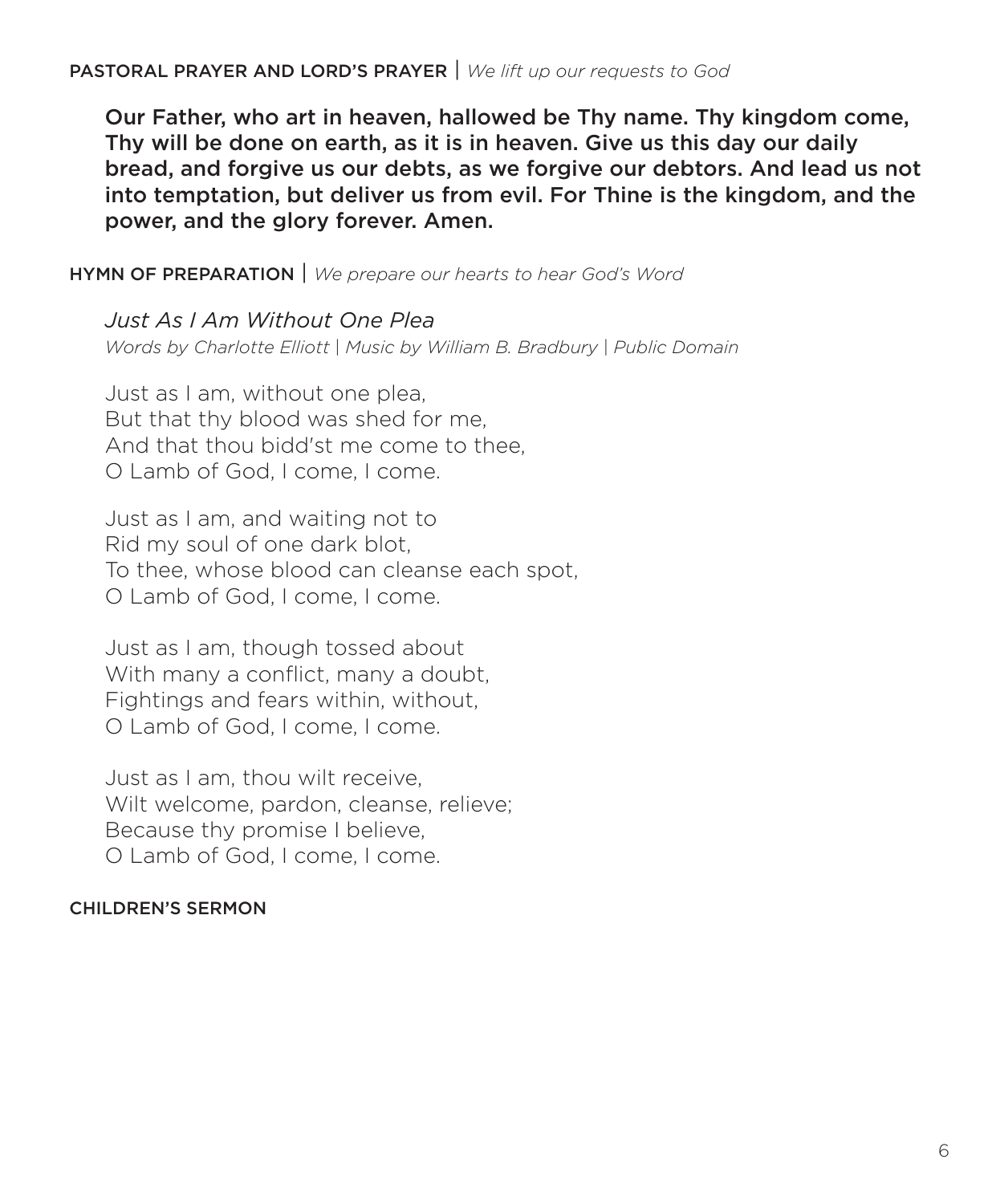# SCRIPTURE READING | *1 Corinthians 5:1-13*

It is actually reported that there is sexual immorality among you, and of a kind that is not tolerated even among pagans, for a man has his father's wife. 2And you are arrogant! Ought you not rather to mourn? Let him who has done this be removed from among you. <sup>3</sup>For though absent in body, I am present in spirit; and as if present, I have already pronounced judgment on the one who did such a thing. 4When you are assembled in the name of the Lord Jesus and my spirit is present, with the power of our Lord Jesus, 5you are to deliver this man to Satan for the destruction of the flesh, so that his spirit may be saved in the day of the Lord. <sup>6</sup>Your boasting is not good. Do you not know that a little leaven leavens the whole lump? 7Cleanse out the old leaven that you may be a new lump, as you really are unleavened. For Christ, our Passover lamb, has been sacrificed. <sup>8</sup>Let us therefore celebrate the festival, not with the old leaven, the leaven of malice and evil, but with the unleavened bread of sincerity and truth. <sup>9</sup>I wrote to you in my letter not to associate with sexually immoral people— $10$ not at all meaning the sexually immoral of this world, or the greedy and swindlers, or idolaters, since then you would need to go out of the world. <sup>11</sup>But now I am writing to you not to associate with anyone who bears the name of brother if he is guilty of sexual immorality or greed, or is an idolater, reviler, drunkard, or swindler—not even to eat with such a one. 12For what have I to do with judging outsiders? Is it not those inside the church whom you are to judge? <sup>13</sup>God judges those outside. "Purge the evil person from among you."

This is the Word of the Lord. **Thanks be to God.**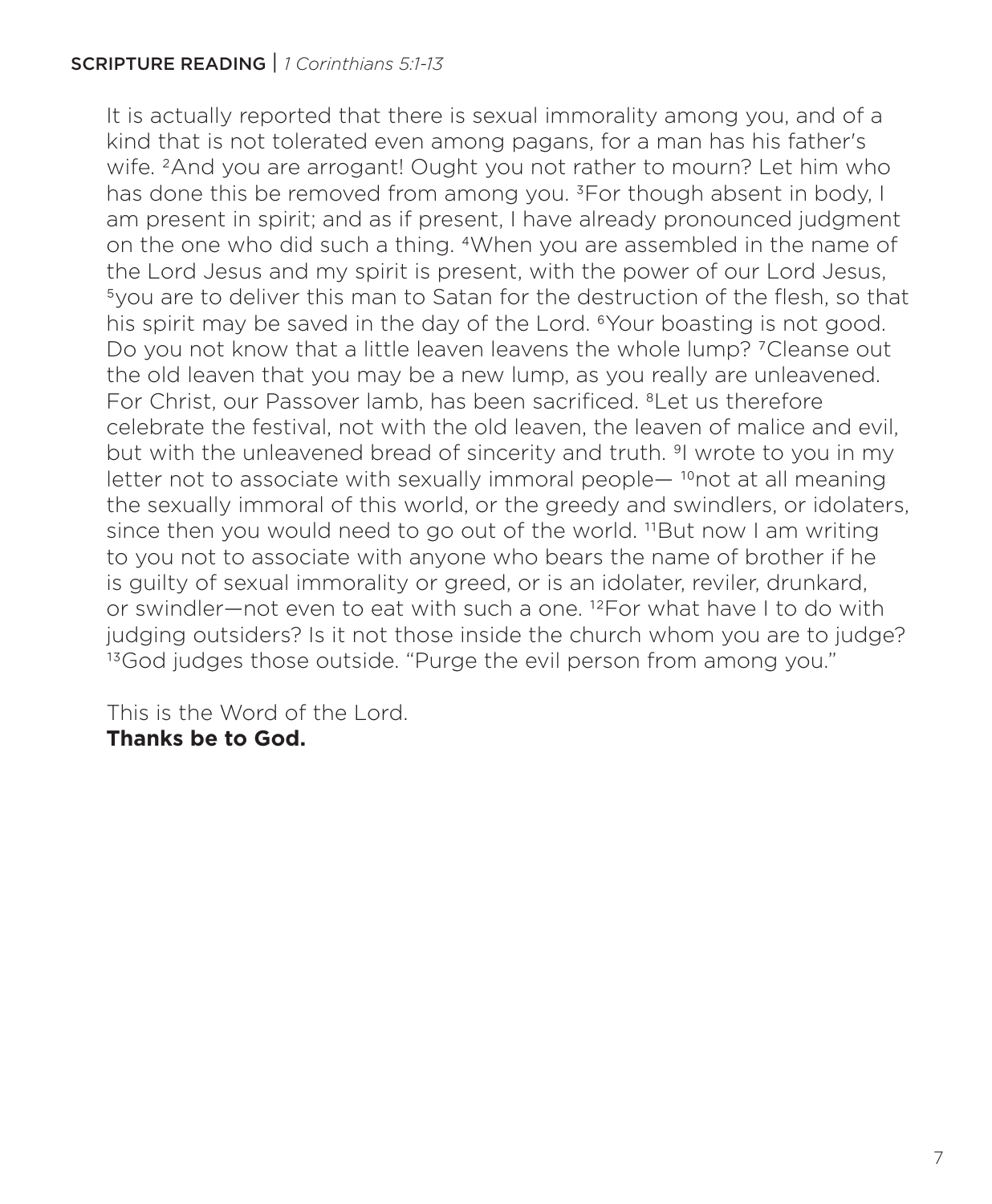SERMON | Rev. Ryan Tompkins | *A Little Leaven*

### SERMON NOTES

*CLI #11172124* 

*Scripture quotations are from the Holy Bible, English Standard Version, copyright © 2001 by Crossway Bibles, a division of Good News Publishers. Used by permission. All rights reserved.*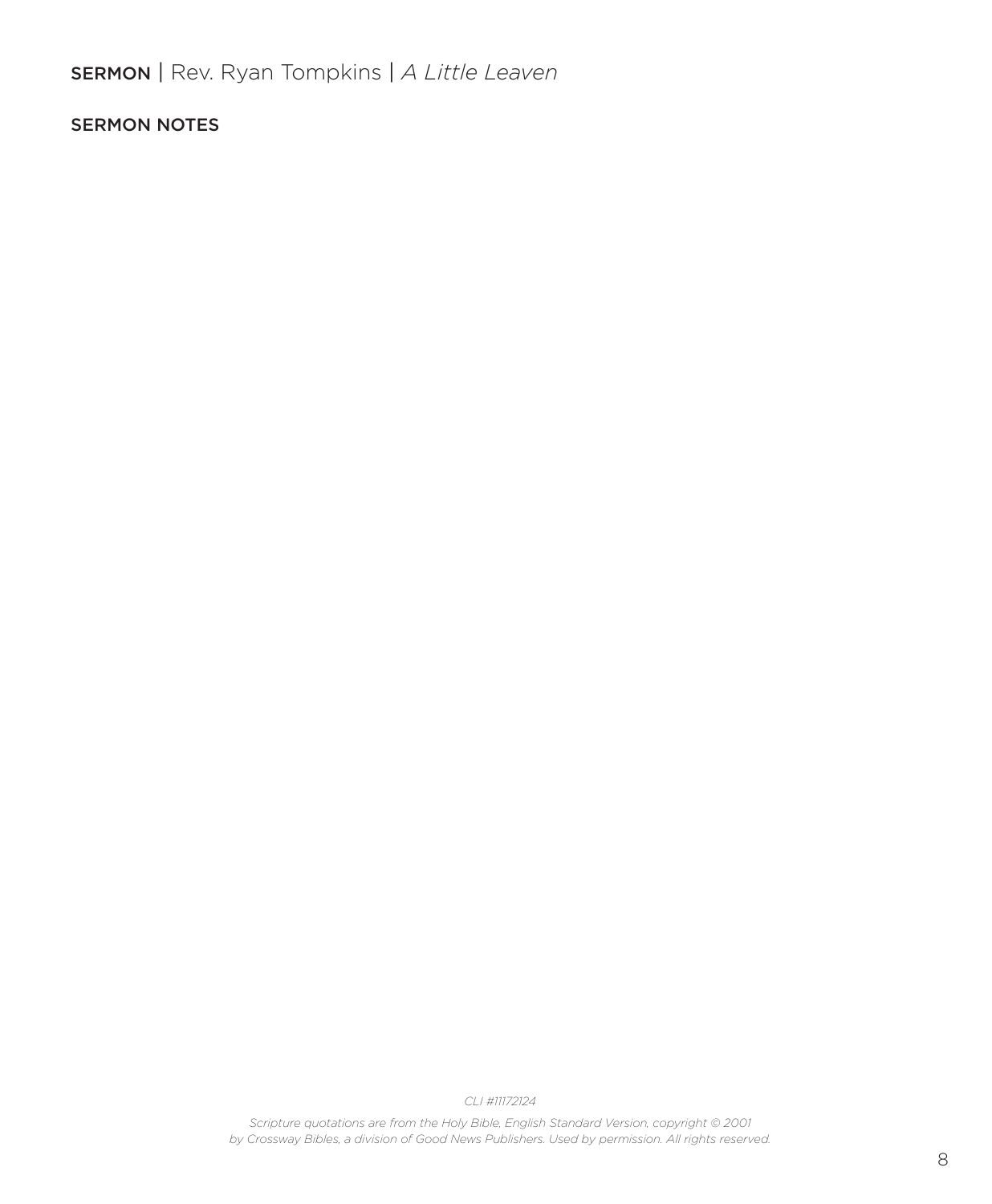#### **INTERLUDE**

CELEBRATION OF THE SACRAMENT OF THE LORD'S SUPPER | *The family meal of Christians*

The Lord be with you.

## And also with you.

Lift up your hearts.

# We lift them up to the Lord.

 You are worthy, our Lord and God, to receive glory and honor and power, for you created all things, making us in your image. We praise you for your Son, our Savior Jesus Christ, who by His death on the cross and rising to new life offered the one true sacrifice for sin and obtained an eternal deliverance for His people. Therefore, we lift our voices to praise you, saying: **Holy, Holy, Holy Lord, God of power and might, heaven and earth are full of your glory. Hosanna in the highest!**

## PRAYER

 Gracious God, we thank you for these gifts of bread and wine, and pray that we who receive them, in the fellowship of the Holy Spirit, according to our Savior's word, may share in victory and eternal life.

## WORDS OF INSTITUTION

 Let us proclaim the mystery of faith: Christ has died, Christ is risen, Christ will come again. Hallelujah! Christ our Passover has been sacrificed for us. Therefore, let us keep the feast. **Hallelujah!**  The gifts of God for the people of God.  **Thanks be to God!** 

PARTAKING OF THE ELEMENTS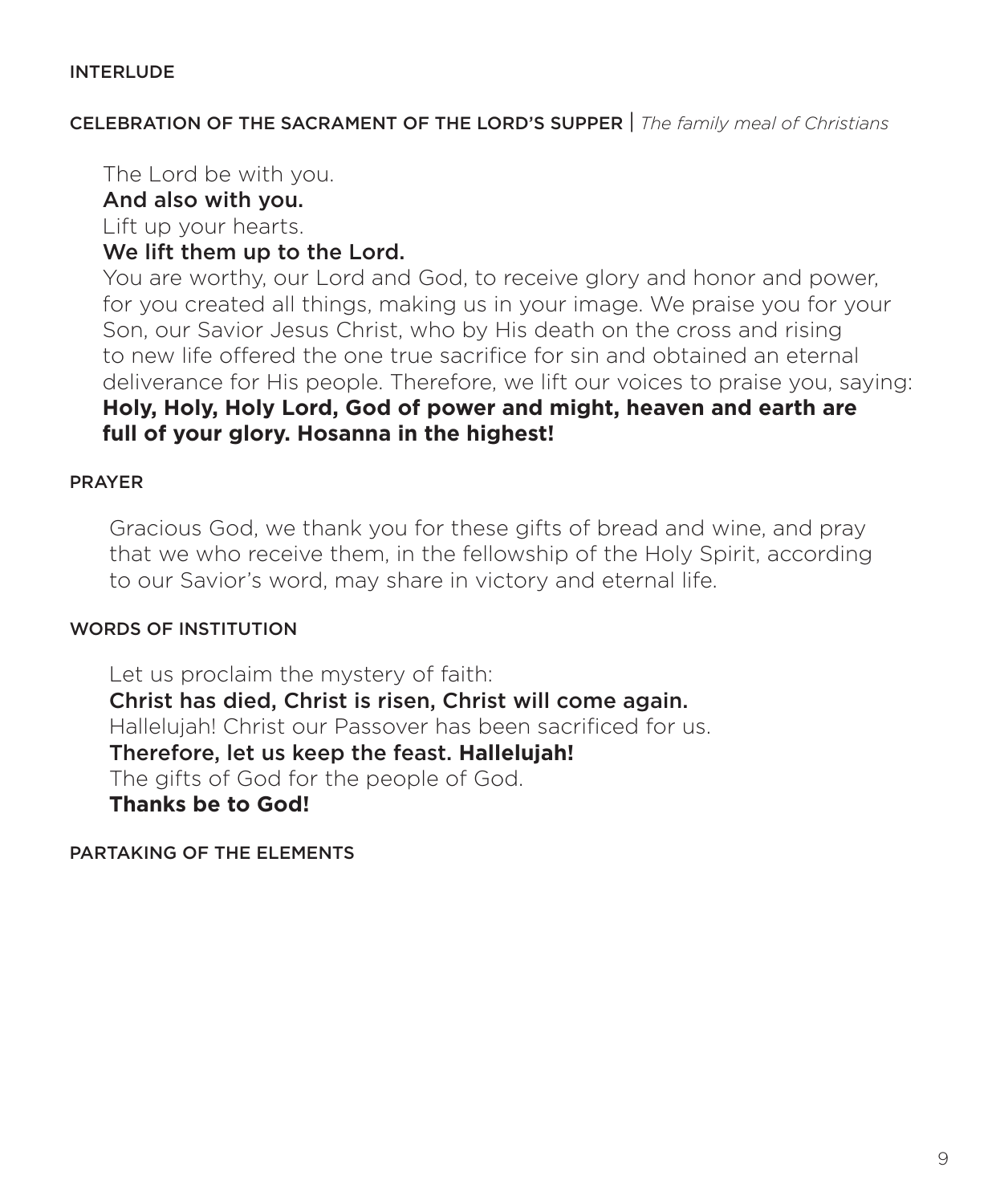*The Lord's Supper, also called Communion or the Eucharist, is the family meal of Christians. We invite followers of Jesus Christ to partake of this sacrament: those who have believed the good news, have repented of their sins, and are baptized members in good standing in the*  Lord's Church. If you are not a Christian, or if you are not prepared to share in this meal, *we encourage you to spend this time in prayer. We hope that this time is helpful to you as you consider your relationship with Jesus Christ and with His people, the Church.*

*Please consider offering your tithes as a physical act of worship by placing your offering in the tithe box located at the entrance to the sanctury.*

## *Prayer for Those Searching for Truth*

 *Lord Jesus, you claim to be the way, the truth, and the life. Grant that I might be undaunted by the cost of following you as I consider the reasons for doing so. If what you claim is true, please guide me, teach me, and open to me the reality of who you are. Give me an understanding of you that is coherent, convincing, and that leads to the life that you promise. Amen.*

## *Prayer for Awakening*

 *Lord Jesus, I have heard from the Bible for years, and have been in church for years, but very little of this seems real to me. Please show me the reality of what you are saying. Unnerve me with the badness of the bad news. Enthrall me with the goodness of the good news. Make what is familiar seem new. Amen.*

## *Prayer of Belief*

 *Lord Jesus, I admit that I am weaker and more sinful than I ever before believed, but through you I am more loved and accepted than I ever dared to hope. I thank you for paying my debt, bearing my punishment on the cross, and offering forgiveness and new life. Knowing that you have been raised from the dead, I turn from my sins and receive you as Savior and Lord. Amen.*

## *Prayer for Covenant Children*

 *Lord Jesus, thank you for giving me the opportunity to grow up in a Christian family where I am surrounded by the good news of the gospel. Help me to grow in my understanding of who you are and what you have done for me on the cross. Help me learn what it means for me to turn from my sins and trust in you alone for my salvation. Teach me what it means to follow you as one of your disciples. Amen.*

## *Prayer for Those Struggling Against Sin*

 *Lord Jesus, give me the ability to see in you the fulfillment of all my needs and desires, and help me to turn from every false source of satisfaction to feed on you, the true and living bread. Enable me to lay aside the sin that clings so closely to me, and run with perseverance the race that you have set before me, looking only to you, the author and perfecter of my faith. Amen.*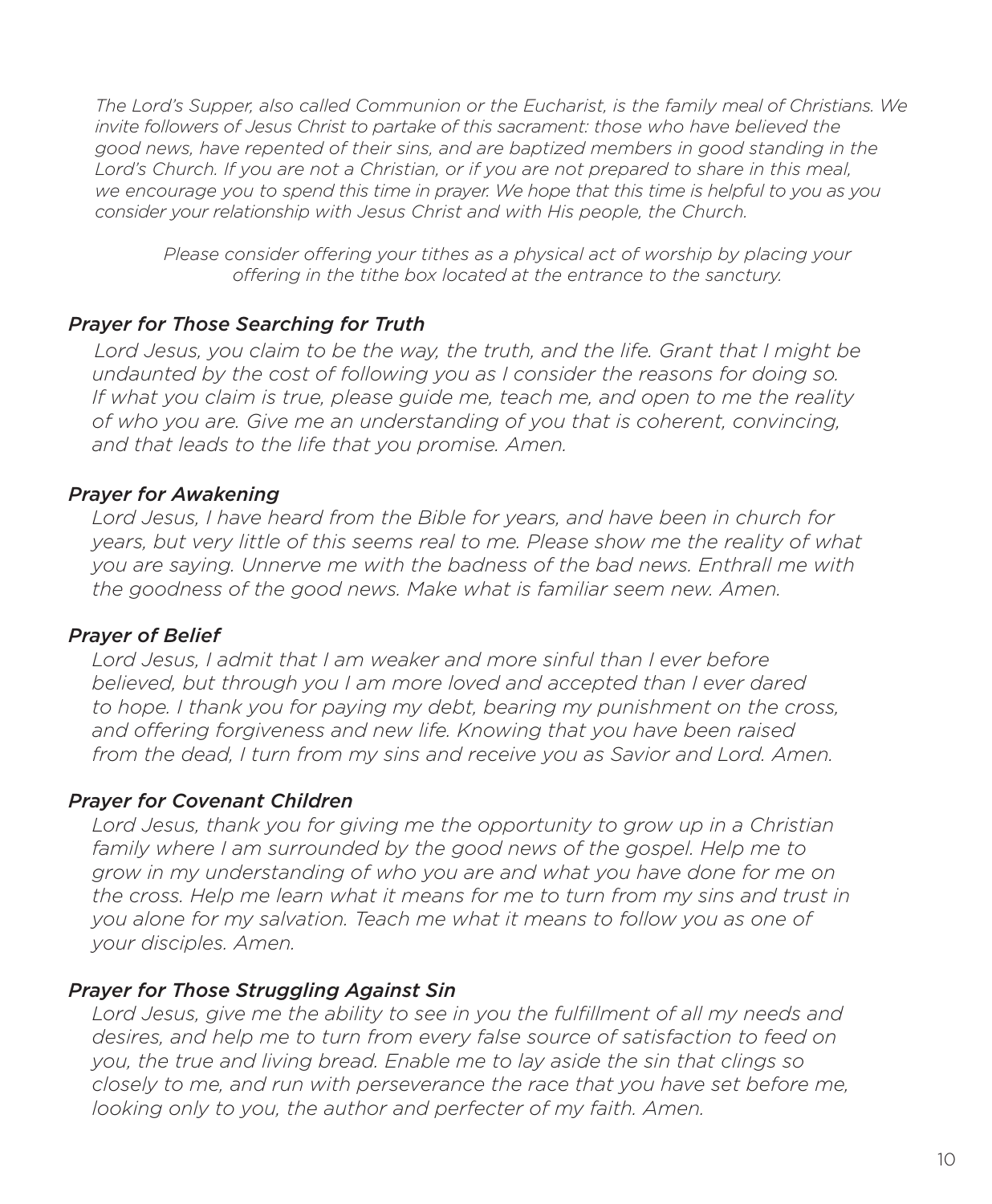## COMMUNION HYMN | *We celebrate the family meal of Christians*

# *Mighty God We Thank and Praise You*

*Words by Wendell Kimbrough* | *Music by Ludwig van Beethoven* | *Wendell Kimbrough ©2012* 

Mighty God we thank and praise you for this meal, this Bread of Life! Precious blood and body, broken, from your Son our Savior Christ.

In these myst'ries you assure us we are members of your Son. Heirs of your eternal Kingdom, with all faithful people One.

Humbly now we ask you, Father, in your grace to make us strong That, with all the saints before us, in good works we may press on!

Send us out to love and serve you! Send us out to sing your praise! Father, Son and Holy Spirit, Pow'r and glory to your name!

## GLORIA PATRI | *(Glory to the Father) We praise the Triune God*

Glory be to the Father, and to the Son and to the Holy Ghost: As it was in the beginning, is now, and ever shall be, world without end. Amen. Amen.

## BENEDICTION | *God sends us out into the world with His blessing*

*1 Thessalonians 3:12-13* 

*And may the Lord make you increase and abound in love for one another and for all, as we do for you, so that he may establish your hearts blameless in holiness before our God and Father, at the coming of our Lord Jesus with all his saints.*

DISMISSAL | *God sends us out into the world*

Let us go forth to serve the world as those who love our Lord and Savior Jesus Christ. Thanks be to God!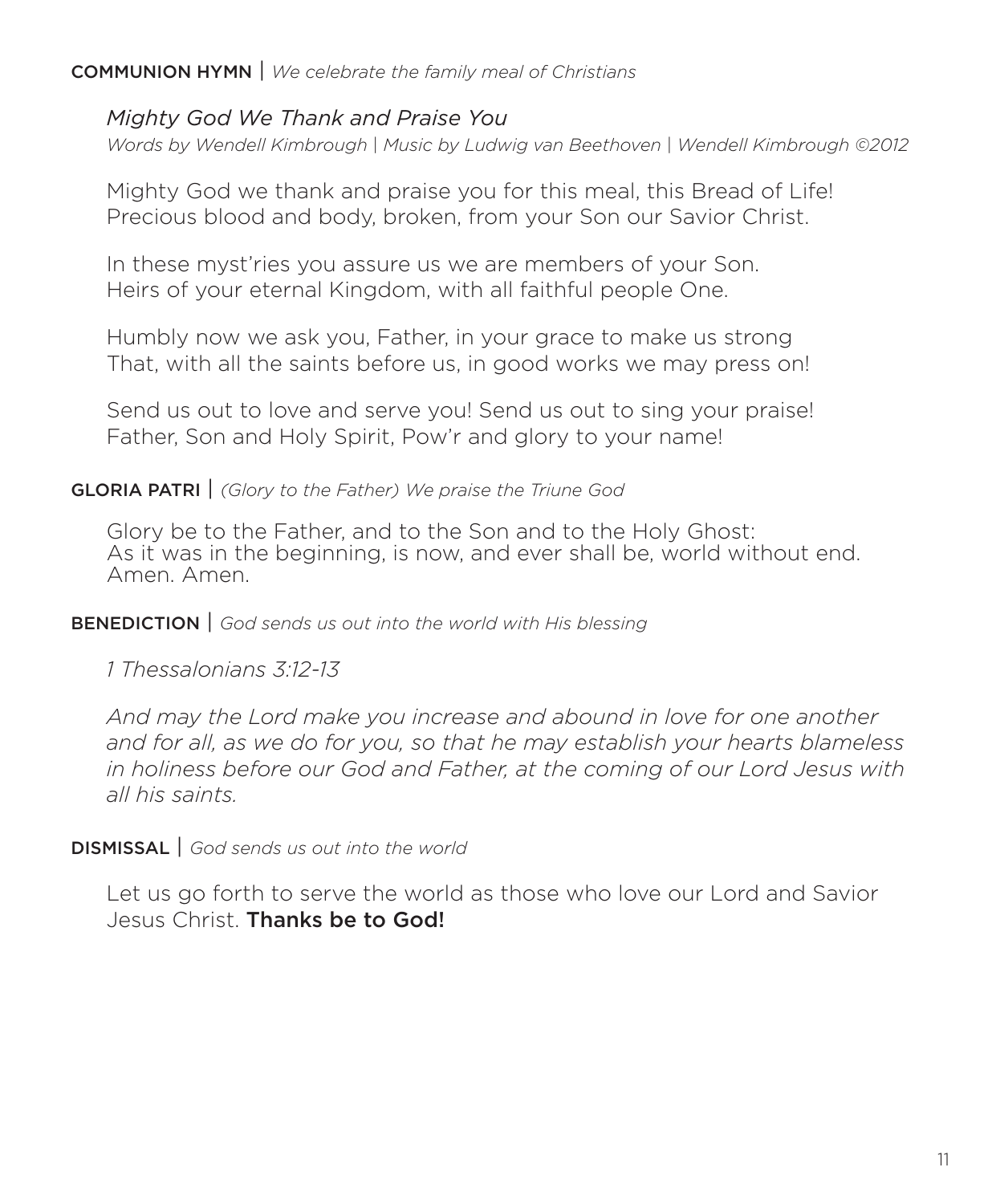## DISCUSSION QUESTIONS

1. What is the issue with which Paul deals in verses 1-2?

2. How do you understand verse 5? What is the goal of church discipline?

3. How is Paul using the analogy of leaven in verses 6-8?

4. In verses 9-13, Paul clarifies the church's relationship to those outside the church and those inside the church. What is Paul saying?

5. How does 1 Corinthians 5 challenge the church to take sin more seriously? How does this chapter challenge you?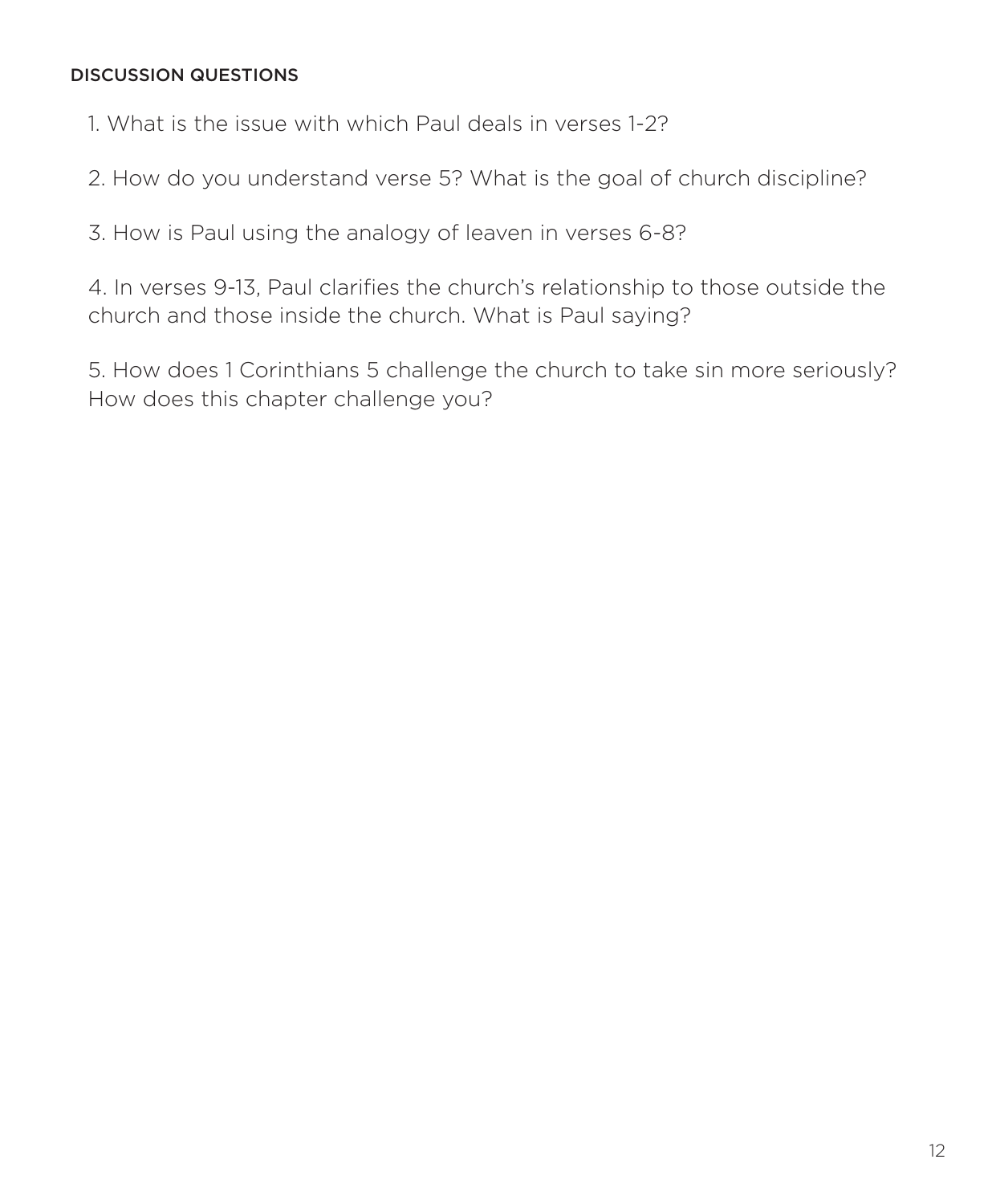### CALENDAR

**Sunday, June 26** *Youth Volunteer Sunday* 7-9pm Youth Group | Klinefelter's Home

**Monday, June 27** 9am-11am Mercy's Backyard Bible Club | Morgan's Home

**Tuesday, June 28** *Deadline to RSVP for July Summer Series* 9am-11am Mercy's Backyard Bible Club | Morgan's Home

**Wednesday, June 29** 9am-11am Mercy's Backyard Bible Club | Morgan's Home

**Thursday, June 30** 9am-11am Mercy's Backyard Bible Club | Morgan's Home

**Sunday, July 3** 7-9pm Youth Group | Tompkin's Home

**Tuesday, July 5** 9am-12pm Family Park Playdate | Flagpole Hill 6-8pm Summer Series | Social Hall

**Tuesday, July 12** 9am-12pm Family Park Playdate | Cottonwood Park **Sunday, July 17** 7-9pm Youth Group | Thomason's Home

**Tuesday, July 19** 9am-12pm Family Park Playdate | Arbor Hills

**Saturday, July 23** 2-4pm Women's Book Swap | Brunaugh's Home

**Sunday, July 24** *Youth Volunteer Sunday* 

**Tuesday, July 26** 9am-12pm Family Park Playdate | Churchill Park

**Tuesday, August 2** 9am-12pm Family Park Playdate | Watermark Tree Fort

**Tuesday, August 9** 6-8pm Summer Series | Social Hall

**Sunday, August 21** 7-9pm Youth Group | Dawson's Home

**Sunday, August 28** *Youth Volunteer Sunday*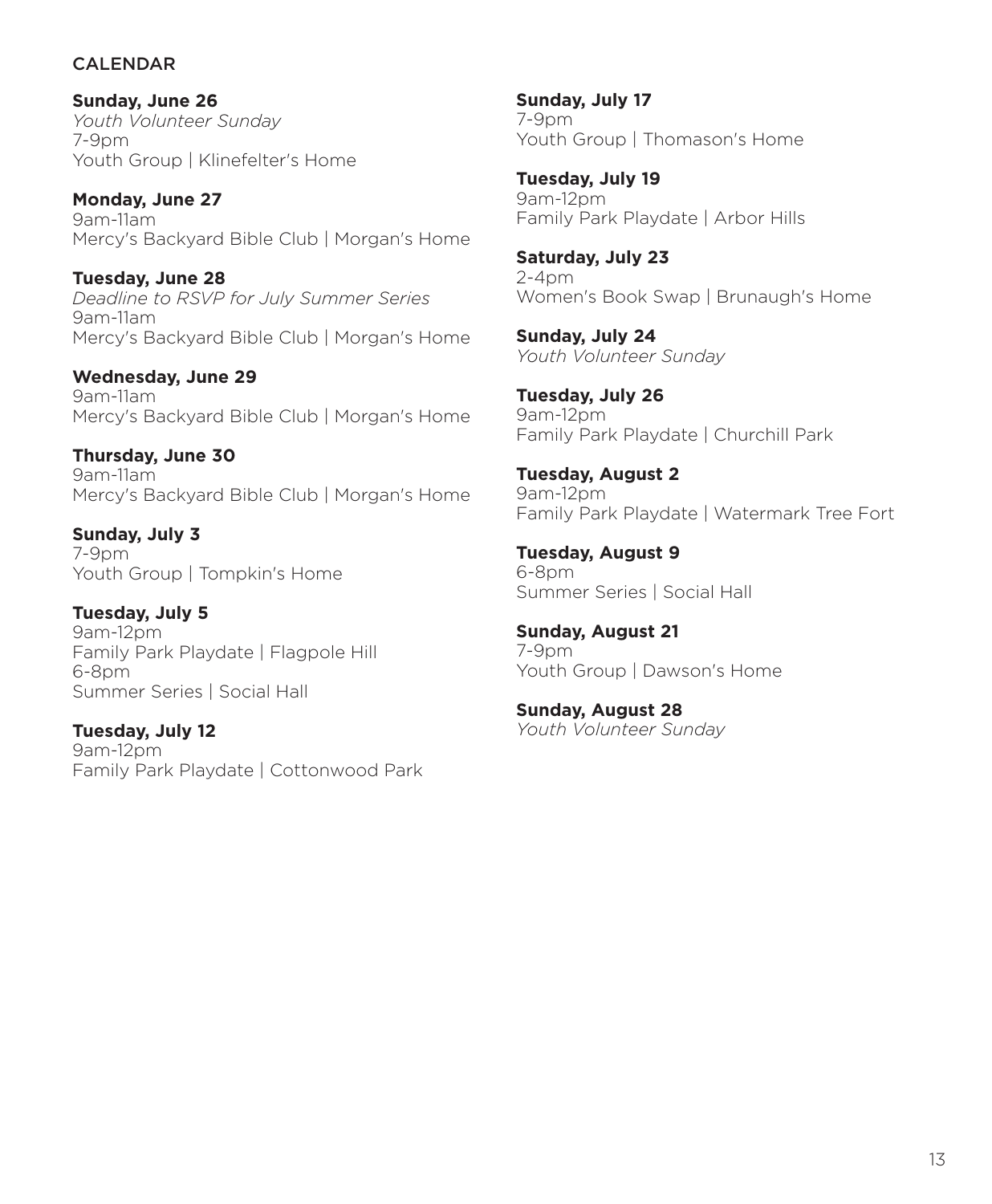### **ANNOUNCEMENTS**

#### *Crates for Ukraine*

MTW missionaries Doug and Masha Shepherd have reached out to our Presbytery with a specific way we can help them minister in the midst of the war in Ukraine. They have sent us lists of supplies that we can pack and take to their team in Krakow, Poland, who will then distribute the aid to those most in need in Ukraine. To get involved or for more information, contact Elizabeth Cunningham (cunningham.maryelizabeth@gmail.com).

### *Summer is Here!*

Mercy's first ever *Backyard Bible Club* is this week, Monday, June 27 - Thursday, June 30 from 9-11am at the Morgan's home. Family Park Playdates will resume on Tuesdays from 9am-12pm following *Backyard Bible Club* this week. Specific parks are listed in the weekly email and the worship guide. Contact Emily (emily@mercydallas.com) for more information.

### *Infants and Children*

A mother's room is available for feeding and calming infants; it is located in the office space just outside the left exit door in the sanctuary. Nursery is available for infants (Nursery Room) and toddlers (Room 135). Children's Church does not meet during the summer. Contact Emily Freeman at emily@mercydallas.com for more information.

### *Youth Group*

This Summer, youth will meet Sunday evenings at rotating houses. The schedule is listed in the weekly email and the worship guide. On the  $4<sup>th</sup>$  Sunday of each month, youth have the opportunity to serve as part of the Set Up or Welcome Team. For more information about the youth ministry and schedule, contact Josh and Hannah Patch at youth@mercydallas.com.

#### *Women's Ministry*

The women's summer social is Saturday, July 23 from 2-4pm at the Brunaugh's home: 9928 Acklin Dr, Dallas. Join us for a time of fellowship as we enjoy snacks and swap books! Bring some books you would like to trade out and learn more about what others have been enjoying reading lately. Any genre is welcome, kids books included. Or just come for the food and company!

#### *Community Groups*

Community Groups are a vital part of Mercy's ministry and worship. If you are interested in joining a community group, please contact Jessica Nokes (jessica@mercydallas.com) for further information.

### *Serve at Mercy*

Sunday morning volunteers are critical to the work and worship of Mercy. Contact Jessica at jessica@mercydallas.com for more information or to sign up.

#### *Summer Series: Jerusalem and Athens*

Have you ever felt like you don't belong in this world? Have you felt ill-equipped to respond intelligently to the cultural issues of our day? Do you know how to express the hope you have within you in the face of adversity? Join us for dinner, fellowship, and conversation at the Temple for our Summer Series as we discuss our citizenship in the city of God and the city of Man. We will meet from 6-8pm on July 5<sup>th</sup> and August 9<sup>th</sup>. Dinner and childcare will be provided. **Please** RSVP for the July session by Tuesday, June 28<sup>th</sup>, using the link found in the weekly email. Contact church@mercydallas.com with any questions. Suggested age is 13+.